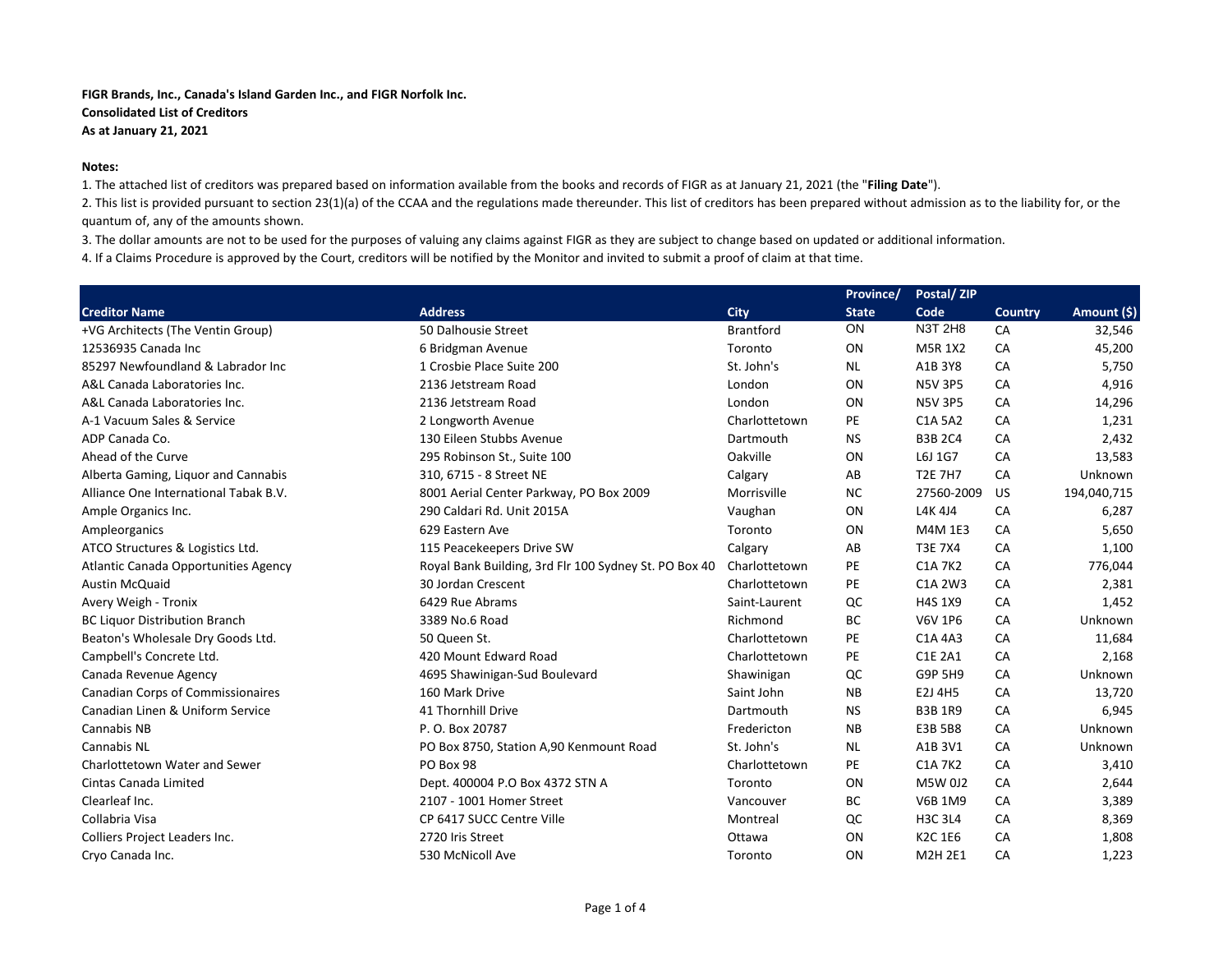## **Notes:**

1. The attached list of creditors was prepared based on information available from the books and records of FIGR as at January 21, 2021 (the "**Filing Date**").

2. This list is provided pursuant to section 23(1)(a) of the CCAA and the regulations made thereunder. This list of creditors has been prepared without admission as to the liability for, or the quantum of, any of the amounts shown.

3. The dollar amounts are not to be used for the purposes of valuing any claims against FIGR as they are subject to change based on updated or additional information.

|                                     |                                       |                  | Province/    | Postal/ZIP     |                |             |
|-------------------------------------|---------------------------------------|------------------|--------------|----------------|----------------|-------------|
| <b>Creditor Name</b>                | <b>Address</b>                        | <b>City</b>      | <b>State</b> | Code           | <b>Country</b> | Amount (\$) |
| Deloitte LLP                        | Bay Adelaide Centre, 8 Adelaide Str   | Toronto          | ON           | M5H 0A9        | CA             | 346,826     |
| Denis Office Supplies & Furniture   | 111 Kent Street                       | Charlottetown    | PE           | C1A 1N3        | CA             | 2,278       |
| Dosecann Inc.                       | 11 Regis Duffy Drive                  | Charlottetown    | PE           | <b>C1E 0K5</b> | CA             | 18,449      |
| East Coast Tweed Inc.               | 555 Legget Drive, Tower A - 8th Floor | Ottawa           | ON           | <b>K2K3B8</b>  | CA             | 8,435       |
| <b>Erth Solutions</b>               | PO Box 271                            | Dorchester       | ON           | <b>NOL 1GO</b> | CA             | Unknown     |
| <b>Filtration Plus</b>              | 90 Cutler Avenue                      | Dartmouth        | <b>NS</b>    | <b>B3B0J6</b>  | CA             | 2,092       |
| <b>Fitzgerald and Snow</b>          | 190 Greenwood Drive                   | Summerside       | PE           | <b>C1N 4K2</b> | CA             | 100,000     |
| GardaWorld Cash Services Canada     | 1390 Barre Street                     | Montreal         | QC           | <b>H3C 1N4</b> | CA             | 35,859      |
| Glenn Davis Group Inc. o/a Bridgema | 77 City Centre Drive, 2nd Floor East  | Mississauga      | ON           | L5B 1M5        | CA             | 2,373       |
| Good Redden Klosler LLP             | 84 Colborne Street North              | Simcoe           | ON           | N3Y 3V1        | CA             | 7,797       |
| GS1 Canada                          | c/o TH1029 PO Box 4283                | Toronto          | ON           | <b>M5W 5W6</b> | CA             | 1,001       |
| HDS Canada Inc.                     | 100 Galcat Drive                      | Vaughan          | ON           | <b>L4L 0B9</b> | CA             | 3,492       |
| <b>Health Canada</b>                | Address Locator 0900C2                | Ottawa           | ON           | <b>K1A 0K9</b> | CA             | Unknown     |
| Hector Perras & Sons Ltd.           | 414 Lynden Rd.                        | <b>Brantford</b> | ON           | <b>N3T 5M1</b> | CA             | 142,995     |
| Hifyre Inc                          | 12 James St N Unit 301                | Hamilton         | ON           | L8R 2J9        | CA             | 64,925      |
| Hydro One Networks Inc.             | PO Box 4102 STN A                     | Toronto          | ON           | M5W 3L3        | CA             | 21,731      |
| Imperial Parking Canada Corp.       | C/O VH1009 PO Box 9520 Station Main   | Vancouver        | <b>BC</b>    | V6B 4G3        | CA             | 1,884       |
| Island Chemicals Inc.               | 5 Garfield Street                     | Charlottetown    | PE           | C1A 8C4        | CA             | 2,042       |
| J Walter Thompson Co. Ltd           | 160 Bloor Street East, 11th Floor     | Toronto          | <b>ON</b>    | M4W 3P7        | CA             | 84,614      |
| Kays Wholesale                      | 21 MacAleer Drive                     | Charlottetown    | PE           | C1A 8C4        | CA             | 5,400       |
| Keirton                             | 10425 173 Street, Unit 109            | Surrey           | BC           | <b>V4N 5H3</b> | CA             | 1,121       |
| <b>KKP</b>                          | 91 Euston Street                      | Charlottetown    | PE           | C1A 1W3        | CA             | 35,035      |
| Legault Pest Management             | 70 Nicholas Lane, Unit 3              | Charlottetown    | PE           | C1E 3J5        | CA             | 1,604       |
| Lighthouse Studios                  | 17-25 Meadowbank Road                 | Cornwall         | ON           | <b>COA 1HO</b> | CA             | 2,174       |
| Lowther Refrigeration               | 2666 West River Road                  | Cornwall         | PE           | <b>COA 1HO</b> | CA             | 4,070       |
| Manitoba Liquor & Lotteries         | 830 Empress St.                       | Winnipeg         | MB           | R3G 3H3        | CA             | Unknown     |
| <b>Manulife Group Benefits</b>      | PO Box 1627                           | Waterloo         | ON           | N2J 4P4        | CA             | 9,217       |
| Maritime Electric                   | PO Box 1328                           | Charlottetown    | PE           | C1A 7N2        | CA             | 114,601     |
| Master Packaging Inc.               | PO Box 2667                           | Charlottetown    | PE           | C1A 8C3        | CA             | 5,545       |
| MD Packaging Inc.                   | 141 Reach Street                      | Uxbridge         | ON           | L9P 1L3        | CA             | 22,442      |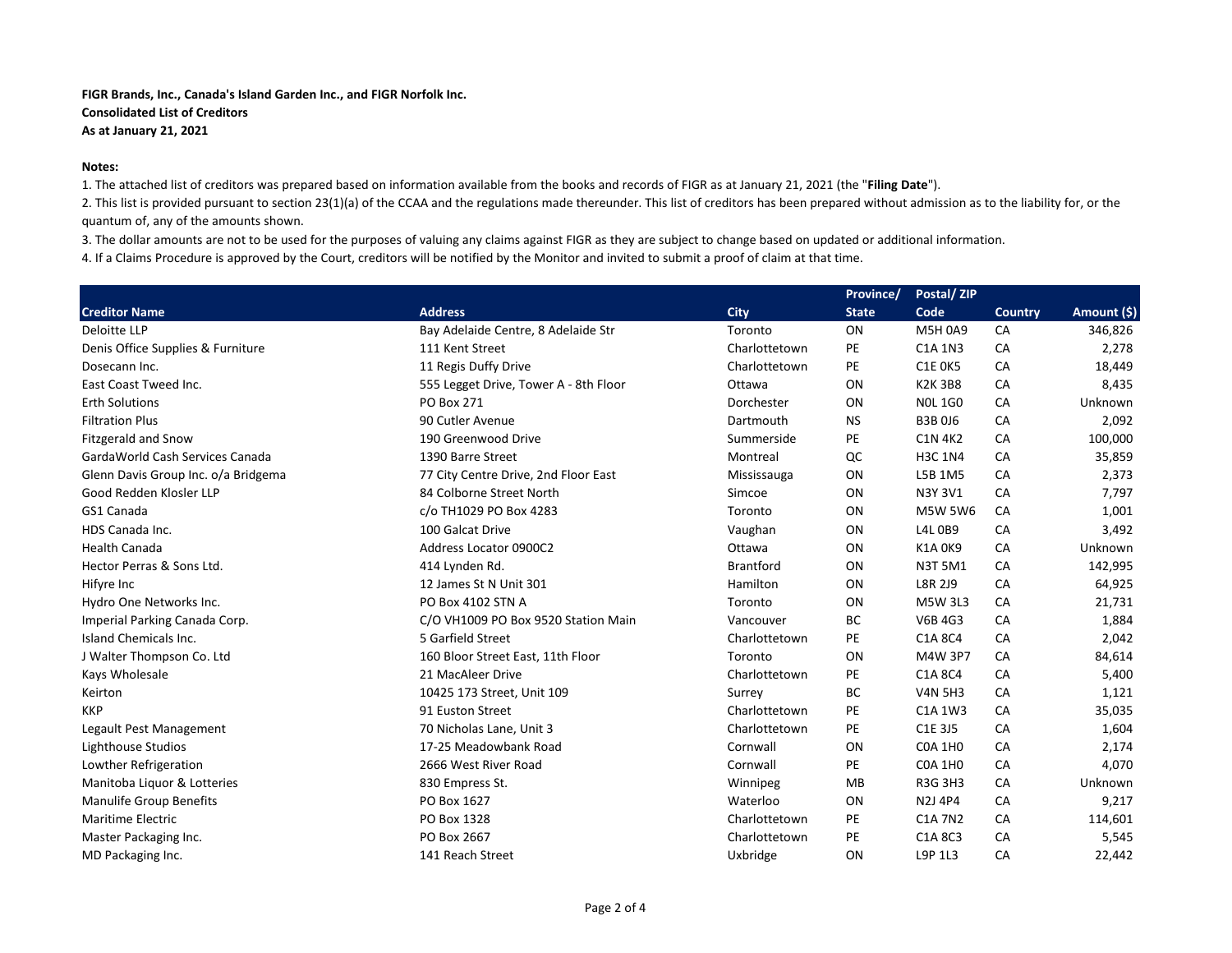## **Notes:**

1. The attached list of creditors was prepared based on information available from the books and records of FIGR as at January 21, 2021 (the "**Filing Date**").

2. This list is provided pursuant to section 23(1)(a) of the CCAA and the regulations made thereunder. This list of creditors has been prepared without admission as to the liability for, or the quantum of, any of the amounts shown.

3. The dollar amounts are not to be used for the purposes of valuing any claims against FIGR as they are subject to change based on updated or additional information.

|                                                      |                                     |               | Province/    | Postal/ZIP     |         |             |
|------------------------------------------------------|-------------------------------------|---------------|--------------|----------------|---------|-------------|
| <b>Creditor Name</b>                                 | <b>Address</b>                      | <b>City</b>   | <b>State</b> | Code           | Country | Amount (\$) |
| <b>Media Express Printing</b>                        | 449 Dovercourt Rd                   | Toronto       | ON           | M6H 2W3        | CA      | 2,091       |
| Miller Thomson LLP                                   | Suite 2010 One London Place 255 Que | London        | ON           | <b>N6A 5R8</b> | CA      | 2,336       |
| Minister of Finance                                  | 33 King St W                        | Oshawa        | ON           | L1H 8E9        | CA      | Unknown     |
| <b>Minister of Finance</b>                           | 31 Gordon Drive                     | Charlottetown | PE           | C1A 6B8        | CA      | Unknown     |
| <b>Minister of Finance</b>                           | PO Box 2000                         | Charlottetown | PE           | <b>C1A 7N8</b> | CA      | 430,337     |
| Motion Industries (Canada) Inc                       | PO Box 11558                        | Montreal      | QC           | <b>H3C 5N7</b> | CA      | 3,600       |
| National Public Relations Inc.                       | 320 Front Street West, Suite 1600   | Toronto       | ON           | M5V 3B6        | CA      | 8,023       |
| NB Research and Productivity Council                 | 921 College Hill Road               | Fredericton   | <b>NB</b>    | E3B 6Z9        | CA      | 19,399      |
| Nordion Canada Inc.                                  | 447 March Road                      | Kanata        | ON           | <b>K2K1X8</b>  | CA      | 26,220      |
| Northwest Territories Liguor and Cannabis Commission | 31 Capital Dr Suite 201             | Hay River     | <b>NT</b>    | <b>XOE 1G2</b> | CA      | Unknown     |
| Nova Imprint Business Solutions                      | 180 Townsend Street                 | Sydney        | <b>NS</b>    | B1P 6J7        | CA      | 1,429       |
| Nova Scotia Liquor Corporation                       | 93 Chain Lake Drive                 | Halifax       | <b>NS</b>    | <b>B3S 1A3</b> | CA      | Unknown     |
| Office of the Superintendent of Bankruptcy           | 151 Yonge St 4th flr                | Toronto       | ON           | M5C 2W7        | CA      | Unknown     |
| On Power Systems                                     | 1120 La Fayette Blvd.               | Longueuil     | QC           | J4K 3B3        | CA      | 2,348       |
| <b>Ontario Cannabis Store</b>                        | 1 Yonge Street                      | Toronto       | ON           | M5E 1E5        | CA      | Unknown     |
| PEI Cannabis Management Corporation                  | 3 Garfield Street                   | Charlottetown | PE           | C1A 6A4        | CA      | 3,335       |
| People Corporation                                   | 301-30 Duncan St.                   | Toronto       | ON           | <b>M5V 2C3</b> | CA      | 2,640       |
| Perennia Food & Agriculture Inc.                     | 32 Main Street                      | Kentville     | <b>NS</b>    | <b>B4N 1J5</b> | CA      | 24,737      |
| Plant Products Inc.                                  | 50 Hazelton Street                  | Leamington    | ON           | <b>N8H 3W1</b> | CA      | 3,817       |
| <b>Plasticraft Limited</b>                           | P.O. Box 1026, 36 Hanover Street    | Saint John    | NB           | E2L 4E3        | CA      | 3,686       |
| Praxair                                              | PO Box 400 STN D                    | Scarborough   | ON           | M1R 5M1        | CA      | 5,745       |
| Praxair Canada Inc.                                  | Lockbox M05008C, C.P. 3719          | Montreal      | QC           | <b>H3B 3L7</b> | CA      | 7,818       |
| Praxair Canada Inc.                                  | Lockbox M05008C, C.P. 3719          | Montreal      | QC           | <b>H3B 3L7</b> | CA      | 1,622       |
| Purolator Inc                                        | PO Box 4800                         | Concord       | ON           | <b>L4K OK1</b> | CA      | 9,530       |
| <b>Receiver General for Canada</b>                   | 1050 Notre Dame Avenue              | Sudbury       | ON           | <b>P3A 5C2</b> | CA      | Unknown     |
| Receiver General for Canada                          | 105 - 275 Pope Road                 | Summerside    | PE           | <b>C1N 6E8</b> | CA      | Unknown     |
| <b>Rogers Wireless</b>                               | PO Box 9100                         | Don Mills     | ON           | M3C 3P9        | CA      | 1,825       |
| <b>S&amp;Y Insurance Company</b>                     | 555 Chabanel Street West, Suite 900 | Montreal      | ON           | <b>H2N 2H8</b> | CA      | 2,840       |
| Sallyport Commercial Finance ULC                     | Argentia Road E Tower, Suite 302    | Mississauga   | ON           | <b>L5N 2X7</b> | CA      | 5,696       |
| Salt Experiential Commerce Inc                       | 67 Mowat Ave Unit 444               | Toronto       | ON           | M6K 3E3        | CA      | 193,855     |